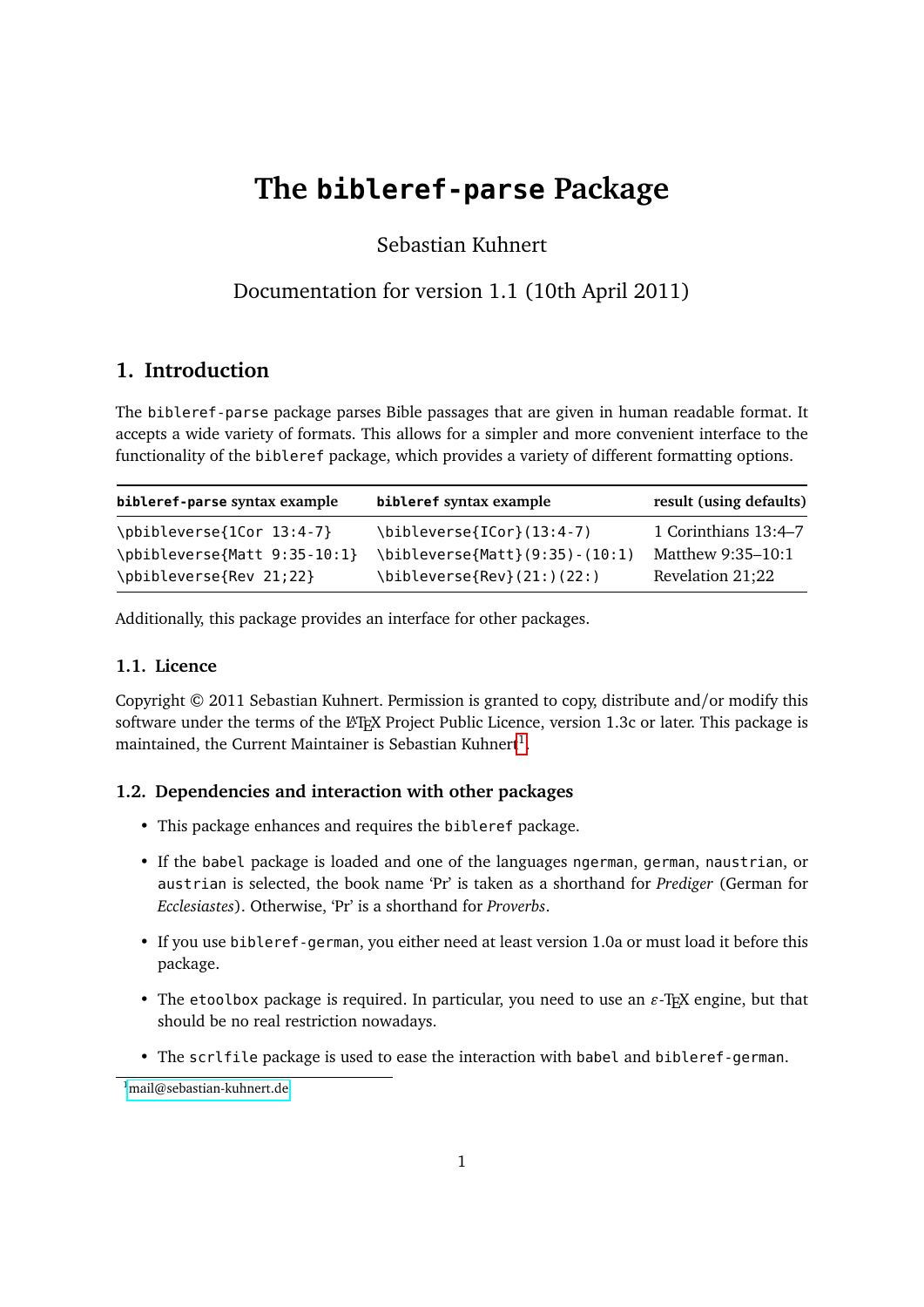#### **1.3. Contributions**

Currently only English and German book names are supported. I would welcome contributions of book name prefixes for other languages.

# **2. User commands**

#### \usepackage[〈*options*〉]{bibleref-parse}

This loads the bibleref-parse package. Currently the only option is comma=〈*value*〉. It controls how commas in a Bible passage specification are handled:

| $\langle value \rangle$       | meaning of comma= $\langle value \rangle$                                                                                                                                |                     |
|-------------------------------|--------------------------------------------------------------------------------------------------------------------------------------------------------------------------|---------------------|
| list                          | The comma is used as a list separator. Behind each comma, a number speci-<br>fying a chapter or a verse is expected.                                                     | Example: $Mt$ 5,6,7 |
| chvsep                        | The comma is used to separate a chapter number from a verse number. This<br>is common in German.                                                                         | Example: J $h$ 3,16 |
| likeBR                        | This takes the current setup of the bibleref package into account. If<br>\BRchvsep contains a comma, this option behaves like chvsep, otherwise<br>it behaves like list. |                     |
| preferchvsep                  | This behaves like chysep unless the specified passage contains a colon. In<br>that case, it behaves like list.                                                           |                     |
| preferlikeBR<br>(the default) | If \BRchvsep contains a comma, this behaves like preferchvsep. Other-<br>wise this behaves like list.                                                                    |                     |

#### \biblerefparseset{〈*options*〉}

This sets the 〈*options*〉, affecting all following passage specifications in the current group.

#### \pbibleverse[〈*options*〉]{〈*passage*〉}

This parses the given 〈*passage*〉 and passes the result to the \bibleverse macro, formatting it according to the rules of the of the bibleref package. If any 〈*options*〉 are specified, they affect this single 〈*passage*〉 only.

If a 〈*passage*〉 spans more than one book, the different parts are separated with \BRbksep, which you can redefine to suit your needs. The bibleref manual describes how you can otherwise influence the formatting.

There are variants of \pbibleverse for the variants of \bibleverse:

| \pibibleverse[\(options\)]{\passage\}                                        | % uses \ibibleverse |
|------------------------------------------------------------------------------|---------------------|
| \pibiblechvs[\\ \ctions\) ] {\passage\}                                      | % uses \ibiblechvs  |
| $\phi\$ \pibiblevs[ $\langle options \rangle$ ]{ $\langle passage \rangle$ } | % uses \ibiblevs    |

Examples: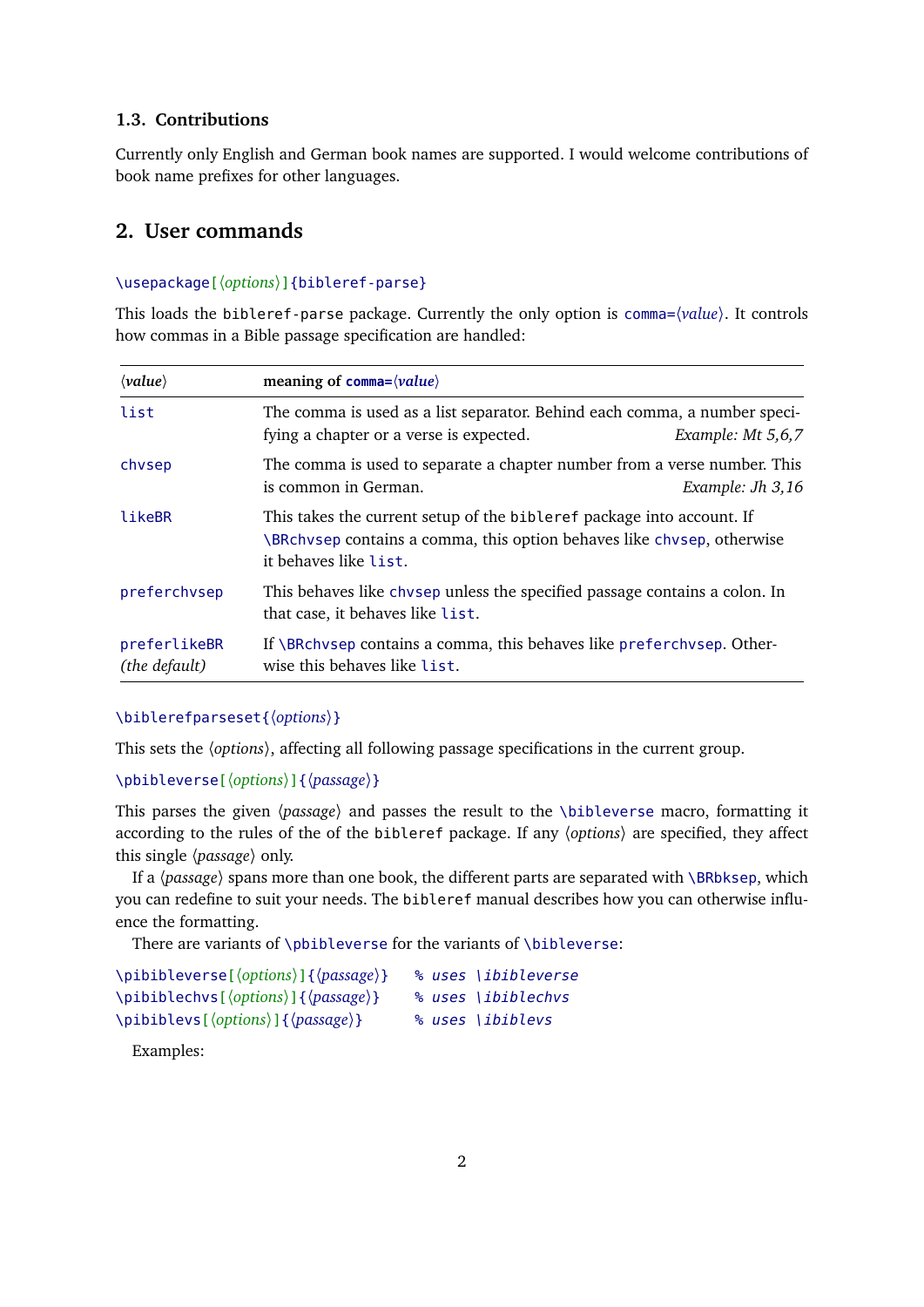| <b>T<sub>F</sub>X</b> source           | <b>Result</b>                 |
|----------------------------------------|-------------------------------|
| \pbibleverse{Gen1:27}                  | Genesis 1:27                  |
| \pbibleverse{Exo 20}                   | Exodus 20                     |
| \pbibleverse[comma=chvsep]{Lev.5,3-4}  | Leviticus 5:3-4               |
| \pbibleverse{Jos 7:3-5;12;Jdg 4:2-4}   | Joshua 7:3-5;12; Judges 4:2-4 |
| \pbibleverse{Ruth 3-4:4+4:6}           | Ruth 3-4:4:4:6                |
| \pbibleverse{1Sam 5:3,5;6:3-7:3;8:3,5} | 1 Samuel 5:3,5;6:3-7:3;8:3,5  |
| \pbibleverse{Ps 1-3,5,8-9}             | Psalms 1-3;5;8-9              |
| \pbibleverse{0bad 1-3,5,8-9}           | Obadiah 1-3,5,8-9             |

The given 〈*passage*〉 will be expanded in a special way before parsing: Control sequences are expanded recursively, but active characters are left unchanged. Also, 〈*passage*〉 should not contain braces; the behaviour is undefined in this case.

#### **2.1. Bible passage specification**

The basic massage is: Just use your intuition. This is what this package was created for. If you want more details, here they are.

• Depending on the current setting of the comma option (see above), a single verse can be specified in one of these formats:

Format 1: 〈*book*〉 〈*chapter*〉:〈*verse*〉 Format 2: 〈*book*〉 〈*chapter*〉,〈*verse*〉

You can add or remove spaces between the different parts.

The exact syntax for the book name can be looked up in Section [2.2;](#page-3-0) but again the basic message is: Just use your intuition.

Examples: Mark 16:5 1 Samuel 13:14 2Tim3: 16

• You can reference a **whole chapter or book** by omitting the verse (and chapter) information.

Examples: 1 John Ps 51

• You can specify **ranges** using a single dash. This works for ranges of verses as well as ranges of chapters. The start and the end verse do not have to be in the same chapter. You even can have a chapter as start and a verse as end (but not the other way around).

Examples: Mt 28:18-20 Matthew 5-7 2Cor 6:10-7:4 Joshua 4-5:1

• You can **list** several passages in one specification. Several options are available. They offer flexibility and differ in how the passage on the right side should be specified: Some allow and some require that a partial specification is used.

**Semicolon** The next item may be a book or a chapter.

**Comma** The next item may be a chapter or a verse. (For obvious reasons this is only available in format 1.)

**Plus** The next item may be a book, a chapter or a verse.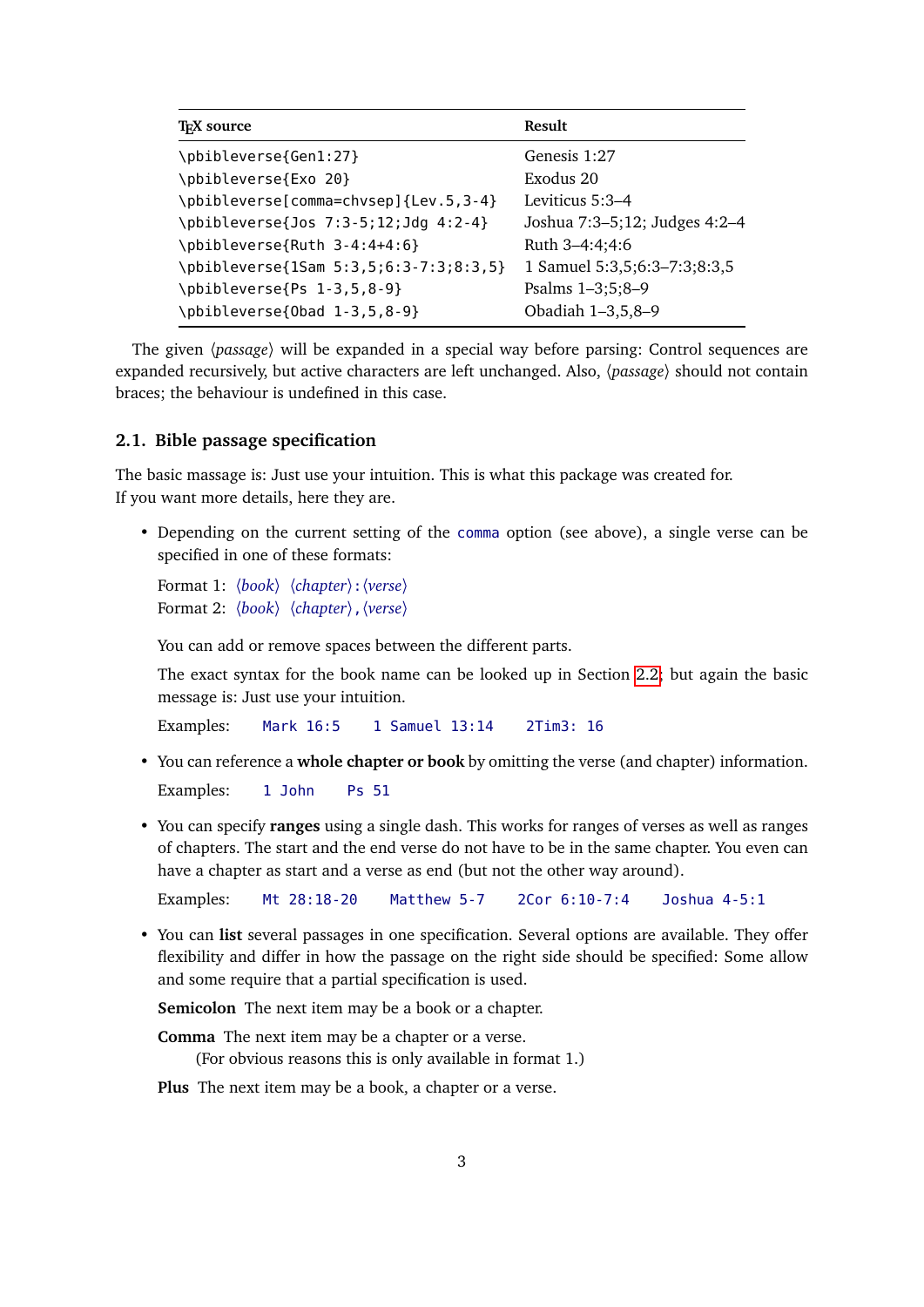**Dot** The next item must be a verse.

All of these have in common that you can use ranges on their left and on their right side. Also, you can create lists of more than two single verses or range specifications.

Examples: Col 1:15,2:9.10 Ps 22+23 Rev 22:3-4.7;Acts 1:6-8

### <span id="page-3-0"></span>**2.2. Book name specification**

All names of canonical books given in English or German should be recognised, including their abbreviations. The following table specifies the available names for all books.

| <b>Book</b> | <b>English names</b>                            | German names                                                |
|-------------|-------------------------------------------------|-------------------------------------------------------------|
| Gen         | Genesis Gen Ge Gn Ge* Gn*                       | 1Mose 1Mos 1Mo Genesis Gen Ge Gn<br>1Mo* Ge* Gn*            |
| Exod        | Exodus Exod Ex Ex*                              | 2Mose 2Mos 2Mo Exodus Ex 2Mo* Ex*                           |
| Lev         | Leviticus Lev Lv Le* Lv*                        | 3Mose 3Mos 3Mo Levitikus Leviticus Lev<br>Lv 3M* Le* Lv*    |
| Num         | Numbers Num Nb Nu* Nb*                          | 4Mose 4Mos 4Mo Numeri Num 4M* Nu*                           |
| Deut        | Deuteronomy Deut Deu Dt De* Dt*                 | 5Mose 5Mos 5Mo Deuteronomium Deut<br>Dtn Deu Dt 5M* De* Dt* |
| Josh        | Joshua Josh Jos Jos*                            | Josua Jos*                                                  |
| Judg        | Judges Judg Jdg Jg Jd Judg* Jdg* Jg*            | Richter Ri Ri*                                              |
| Ruth        | Ruth Rt Ru* Rt*                                 | Rut Ruth Rt Ru Ru* Rt*                                      |
| 1Sam        | 1Samuel 1Sam 1S 1S*                             | 1Samuel 1Sam 1S 1S*                                         |
| 2Sam        | 2Samuel 2Sam 2S 2S*                             | 2Samuel 2Sam 2S 2S*                                         |
| 1Kgs        | 1Kings 1K 1Kg 1Kgs 1Ki* 1Kg*                    | 1Könige 1Kön 1Kö 1Kö*                                       |
| 2Kgs        | 2Kings 2K 2Kg 2Kgs 2Ki* 2Kg*                    | 2Könige 2Kön 2Kö 2Kö*                                       |
| 1Chr        | 1Chronicles 1Ch 1Chr 1Ch*                       | 1Chronik 1Chr 1Ch 1Ch*                                      |
| 2Chr        | 2Chronicles 2Ch 2Chr 2Ch*                       | 2Chronik 2Chr 2Ch 2Ch*                                      |
| Ezra        | Ezra Ezr Ezr*                                   | Esra Esr Esr*                                               |
| Neh         | Nehemiah Neh Ne Ne*                             | Nehemia Nehemiah Neh Ne Ne*                                 |
| Esth        | Esther Esth Est Est*                            | Ester Esther Est Est*                                       |
| Job         | Job Jb.                                         | Hiob Hi Ijob Hi* Ij*                                        |
| Ps          | Psalms Psalm Ps Ps*                             | Psalmen Psalm Psalter Ps Ps*                                |
| Prov        | Proverbs Prov Pro Pr <sup>(see text)</sup> Pro* | Sprüche Sprichwörter Spr Sp Sp*                             |
| Eccl        | Ecclesiastes Eccl Ec Qo Ecl Eccl Eccle Ec-      | Prediger Pred Pr <sup>(see text)</sup> Kohelet Koh Pre*     |
|             | cles Ecclesiaste* Q*                            | Koh*                                                        |
| Song        | SongofSolomon SongofSongs SofS Sg               | Hohelied Hoheslied HohesLied Hld Hhld                       |
|             | $So* Sg*$                                       | LiedderLieder Lied Hoh* Hh* Hl* Li*                         |
| Isa         | Isaiah Isa Is Is*                               | Jesaja Jesajah Jes Jesa*                                    |
| Jer         | Jeremiah Jer Jr Jer* Jr*                        | Jeremia Jeremiah Jer Jr Jer* Jr*                            |
| Lam         | Lamentations Lam Lm La* Lm*                     | Klagelieder Klgl Klg Kl*                                    |
| Ezek        | Ezekiel Ezek Ezk Eze* Ezk*                      | Hesekiel Hes Ezechiel Ez Eze Hes* Eze*                      |
| Dan         | Daniel Dan Dn Da* Dn*                           | Daniel Dan Dn Da* Dn*                                       |
| Hos         | Hosea Hos Ho Hos*                               | Hosea Hos Ho Hos*                                           |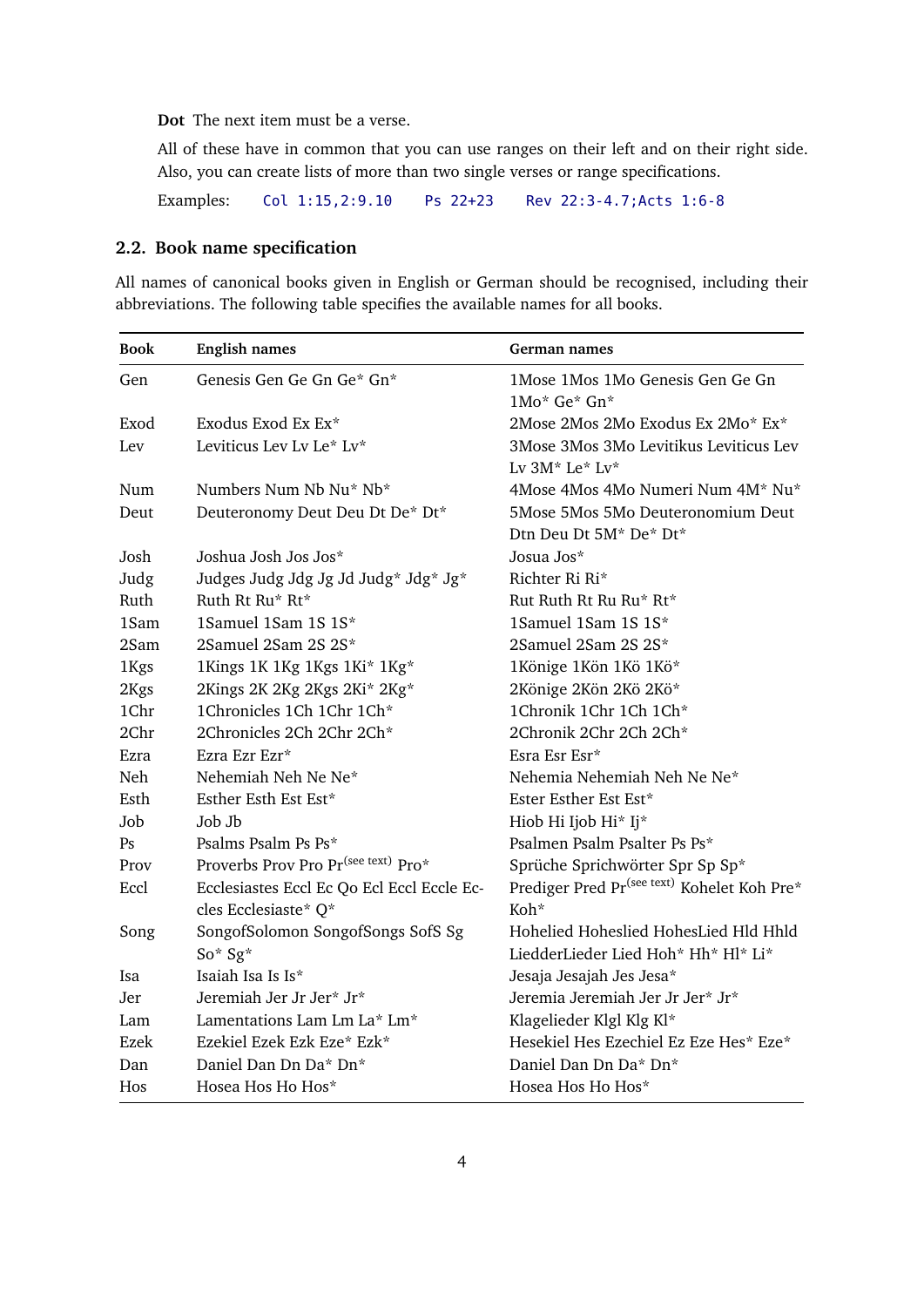| <b>Book</b> | <b>English names</b>                 | German names                                        |
|-------------|--------------------------------------|-----------------------------------------------------|
| Joel        | Joel Jl Joe* Jl*                     | Joel Joël Jl Joe* Joë* Jl*                          |
| Amos        | Amos Am Am*                          | Amos Am Am*                                         |
| Obad        | Obadiah Obad Obd Ob Ob*              | Obadja Obad Obd Ob Ob*                              |
| Jonah       | Jonah Jon Jon*                       | Jona Jonah Jon Jon*                                 |
| Mic         | Micah Mic Mi Mi*                     | Micha Mic Mi Mi*                                    |
| Nah         | Nahum Nah Na Na*                     | Nahum Nah Na Na*                                    |
| Hab         | Habakkuk Hab Hbk Hak Hab* Hb* Hak*   | Habakuk Hab Hbk Hak Hab* Hb* Hak*                   |
| Zeph        | Zephaniah Zeph Zp Zep* Zp*           | Zefanja Zefanjah Zef Zef*                           |
| Hag         | Haggai Hag Hg Hag* Hg*               | Haggai Hag Hg Hag* Hg*                              |
| Zech        | Zechariah Zech Zc Zec* Zc*           | Sacharja Sacharjah Sach Sa Sa*                      |
| Mal         | Malachi Mal Ml Mal* Ml*              | Maleachi Mal Ml Mal* Ml*                            |
| Matt        | Matthew Matt Mt Mat* Mt*             | Matthäus Matt Mt Mat* Mt*                           |
| Mark        | Mark Mk Mar* Mk*                     | Markus Mk Mar* Mk*                                  |
| Luke        | Luke Lk Lu* Lk*                      | Lukas Lk Lu* Lk*                                    |
| John        | John Joh Jn Joh* Jn*                 | Johannes Joh Jh Joh* Jn*                            |
| Acts        | Acts Ac Ac*                          | Apostelgeschichte Apo Apg Apos* Apg*                |
| Rom         | Romans Rom Ro Rm Ro* Rm*             | Römer Röm Rö                                        |
| 1Cor        | 1Corinthians 1Co 1Cor 1Co*           | 1Korinther 1Kor 1Ko 1Kor*                           |
| 2Cor        | 2Corinthians 2Co 2Cor 2Co*           | 2Korinther 2Kor 2Ko 2Kor*                           |
| Gal         | Galatians Gal Ga Ga*                 | Galater Gal Ga Ga*                                  |
| Eph         | Ephesians Eph Ep Eph*                | Epheser Eph Eph*                                    |
| Phil        | Philippians Phil Phi Ph Phili*       | Philipper Phil Phi Ph Phili*                        |
| Col         | Colossians Col C*                    | Kolosser Kol Kol*                                   |
| 1Thess      | 1Thessalonians 1Thess 1Th 1Th*       | 1Thessalonicher 1Thessaloniker 1Thess<br>1Th $1Th*$ |
| 2Thess      | 2Thessalonians 2Thess 2Th 2Th*       | 2Thessaloniker 2Thess 2Th 2Th*                      |
| 1Tim        | 1Timothy 1Tim 1Tm 1Ti* 1Tm*          | 1Timotheus 1Tim 1Tm 1Ti* 1Tm*                       |
| 2Tim        | 2Timothy 2Tim 2Tm 2Ti* 2Tm*          | 2Timotheus 2Tim 2Tm 2Ti* 2Tm*                       |
| Titus       | Titus Tit Tt Tit* Tt*                | Titus Tit Tt Tit* Tt*                               |
| Phlm        | Philemon Philem Phlm Phm Phile* Phl* | Philemon Philem Phlm Phm Phile* Phl*                |
|             | $Phm*$                               | $Phm*$                                              |
| Heb         | Hebrews Hebr Heb He Heb*             | Hebräer Hebr Heb He Heb*                            |
| Jas         | James Jas Js Jm Ja* Js* Jm*          | Jakobus Jak Jk Ja Ja* Jk*                           |
| 1Pet        | 1Peter 1Pet 1Pt 1P 1P*               | 1Petrus 1Petr 1Pet 1Pt 1P*                          |
| 2Pet        | 2Peter 2Pet 2Pt 2P 2P*               | 2Petrus 2Petr 2Pet 2Pt 2P*                          |
| 1John       | 1John 1Joh 1Jo 1Jo* 1Jn*             | 1Johannes 1Joh 1Jh 1Jo* 1Jh*                        |
| 2John       | 2John 2Joh 2Jo 2Jo* 2Jn*             | 2Johannes 2Joh 2Jh 2Jo* 2Jh*                        |
| 3John       | 3John 3Joh 3Jo 3Jo* 3Jn*             | 3Johannes 3Joh 3Jh 3Jo* 3Jh*                        |
| Jude        | Jude Jud Jude*                       | Judas Jud Juda*                                     |
| Rev         | Revelation Rev Rv Rev* Rv*           | Offenbarung Offb Ofb Apokalypse Apok                |
|             |                                      | Apk Of* Apok* Apk*                                  |
| Tob         | Tobit Tob To*                        | Tobit Tobias Tob To*                                |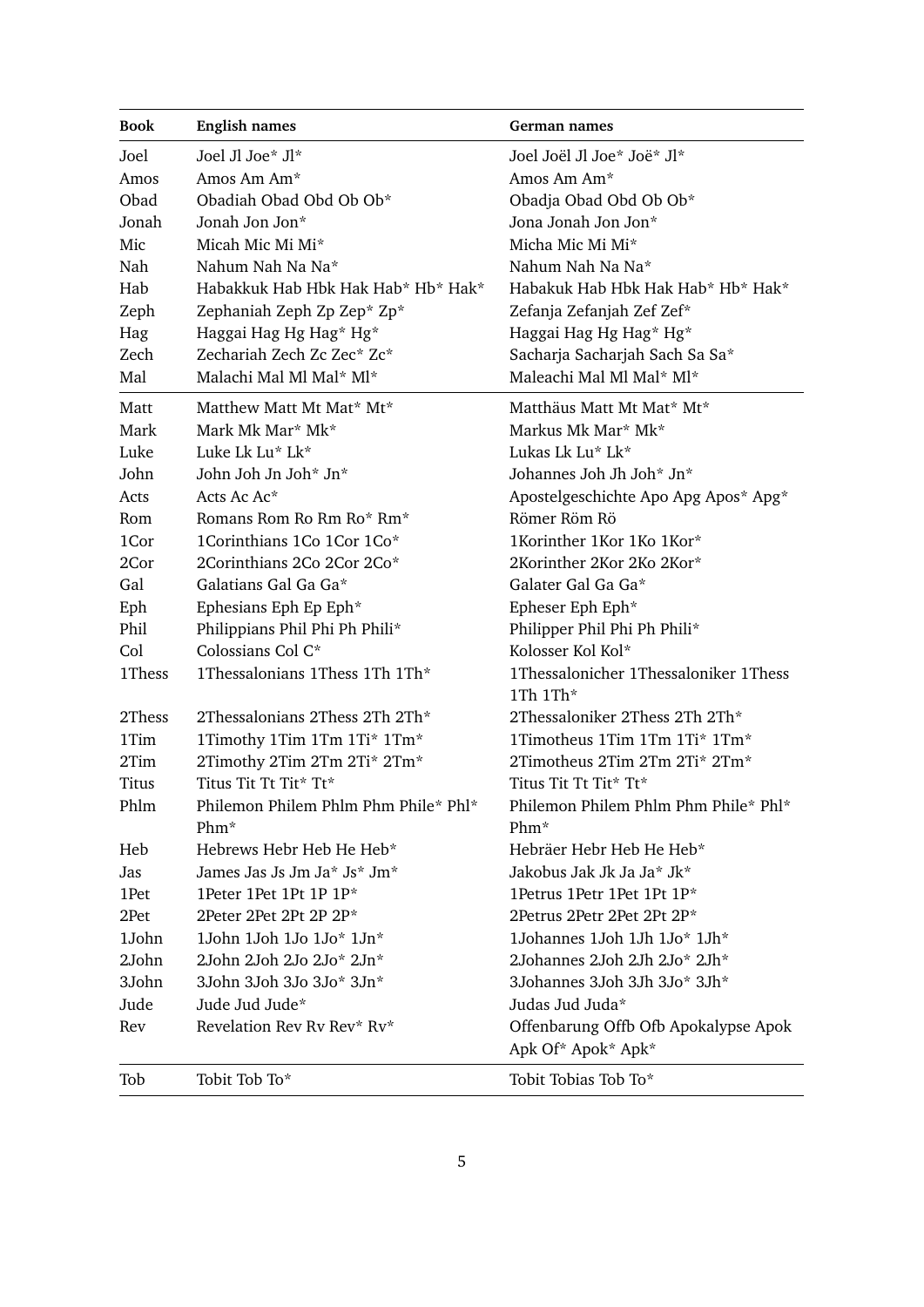| <b>Book</b> | English names                              | German names                           |
|-------------|--------------------------------------------|----------------------------------------|
| .Jdt        | Judith Jdt Judi* Jdt*                      | Judit Judith Jdt Judi* Jdt*            |
| AddEsth     | GreekEsther GrEst AddEst AdditionstoE*     | StückezuEster StückeEster StEst GrEst  |
|             | AdditionsE* AddE* GreekE* GrE*             | StückezuE* StückeE* StE*               |
| <b>Wis</b>  | Wisdom WisdomofSolomon W*                  | Weisheit WeisheitSalomos Weish W*      |
| Sir         | Sirach Ecclesiasticus Si* Ecclesiasti* Ec- | Sirach JesusSirach Si* JesusS*         |
|             | $clu^*$                                    |                                        |
| Bar         | Baruch Ba*                                 | Baruch Ba*                             |
| EpJer       | EpistleofJeremiah EpistleJeremiah EpJer    | Briefdes Jeremia Brief Jeremias Br.Jer |
|             | EpistleofJer* EpistleJer* EpJer*           | BriefdesJer* BriefJer* BrJer*          |
| AddDan      | AddDan GreekDaniel GrDan Addition-         | StückezuDaniel StückeDaniel StDan      |
|             | stoD* AdditionsD* AddD* GreekD* GrD*       | GrDan StückezuD* StückeD* StD*         |
| 1 Macc      | 1Maccabees 1Ma*                            | 1Makkabäer 1Makk 1Ma*                  |
| 2Macc       | 2Maccabees 2Ma*                            | 2Makkabäer 2Makk 2Ma*                  |

Some remarks regarding the book name table:

- If an entry ends with a \*, you can use any continuation of the given prefix. However, it is recommended that you stick to standard names, as the package might be extended to further languages in the future.
- White space and dots are ignored.
- While the book names are listed by language, they can right now be used in all contexts. There is only one exception: 'Pr' means *Proverbs* in English texts and *Prediger=Ecclesiastes* in German texts (the latter requires using the babel package).
- Some German book names include an umlaut (like 'Römer'). They can be given in any of the following formats:
	- **Römer** This is the most convenient, but also the most fragile variant. It requires that the input encoding is utf8 or latin1.
	- **Roemer** You can use the ASCII version.
	- **R\"omer** You can use T<sub>E</sub>X umlaut notation.
	- **R"omer** You can use the slightly shorter notation provided by the babel package and its relatives for German languages.
	- **Romans** You can switch to a different language or an abbreviation that does not require an umlaut.

#### **2.3. Defining book names**

If the standard book names listed above are not enough, you can define your own book names.

\brpDefineBookPrefix{〈*new book prefix*〉}{〈*book name*〉} \brpDefineBook{〈*new book name*〉}{〈*book name*〉}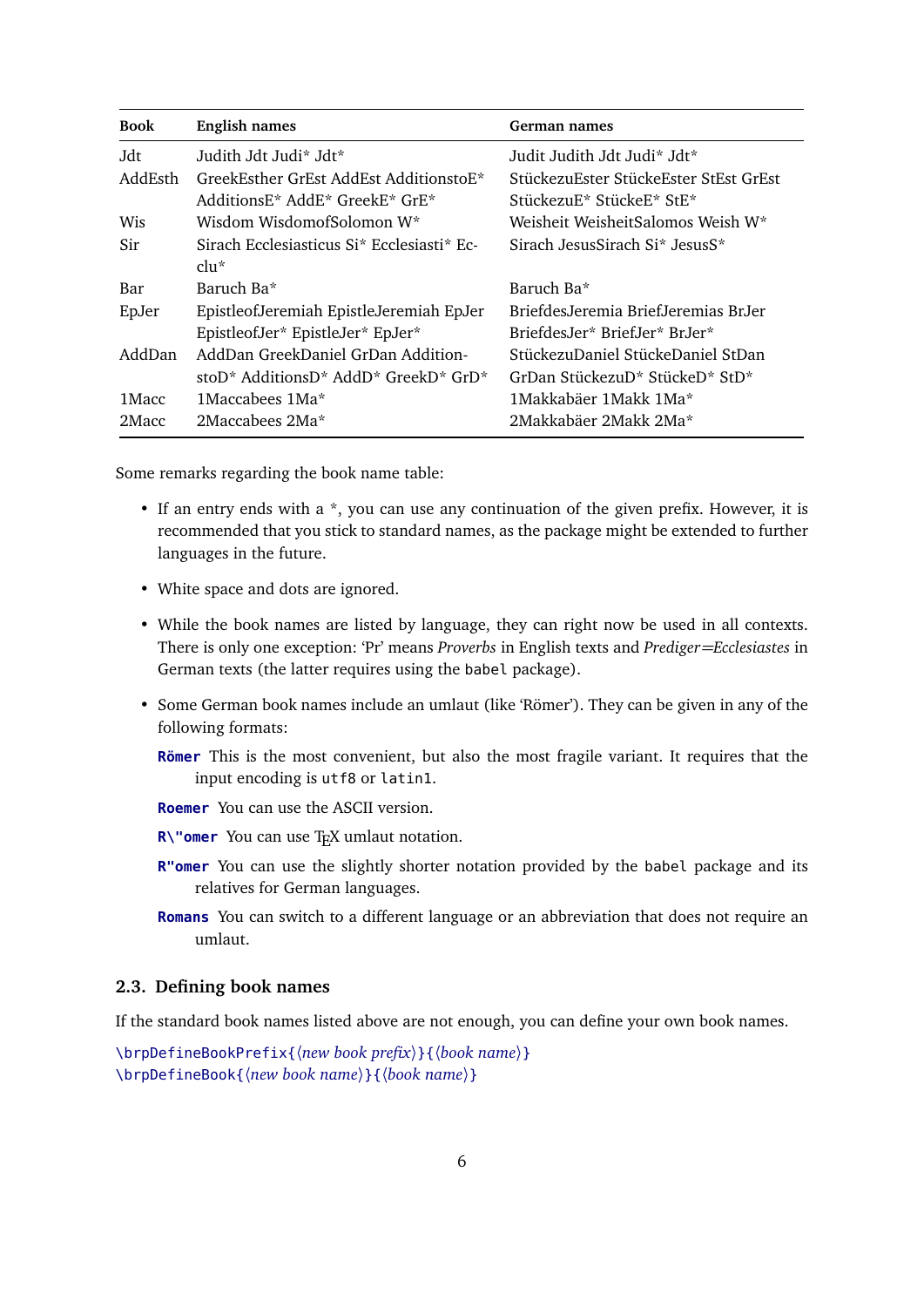Preferably, you define an entire prefix (this is slightly more efficient), and use single definitions only if there are several continuations. The 〈*book name*〉 should be the one given in the first column of the book name table above.

Prefixes always take precedence over single book names. For this reason, you might need to undefine them:

\brpUndefBookPrefix{〈*new book prefix*〉}{〈*book name*〉} \brpUndefBook{〈*new book name*〉}{〈*book name*〉}

If you want to provide different meanings of a book name depending on the language, you can append your definitions to babel's \extras〈*lang*〉 and \noextras〈*lang*〉 hooks. See the package source bibleref-parse.sty for an example.

# **3. Interface for package authors**

You can use the parser of book names separately.

```
\brp@bookname{〈book〉}
```
This will set the macro \brp@bk to the normalised name of the given book. The normalised names are listed in the first column in the table above. They were chosen according to OSIS naming conventions[2](#page-6-0) , which in turn are based on the *SBL handbook of style*.

To parse a passage specification, use the following macro.

```
\brp@parse{〈passage specification〉}
```
This will set the macro \brp@result to a sequence of range specifications. A range specification has the following form:

\brp@range{〈*book*〉}{〈*from chapter*〉}{〈*from verse*〉}{〈*to chapter*〉}{〈*to verse*〉}

Typically, you will provide a local definition of \brp@range that takes these five parameters when evaluating \brp@result. The parameters are set according to the following conventions:

- If a complete book is specified, the numbers are all empty.
- If a complete from- or to-chapter is specified, the corresponding verse is empty.
- For non-ranges, the from- and to- values will be equal.
- For books consisting of a single chapter, the chapter values will be empty. This affects Obadiah, Philemon, 2 John and 3 John.

### **A. Revision history**

#### **Version 1.1, 2011-04-10**

Improve expansion behaviour for 〈*passage*〉 arguments. This fixes a bug with non-ASCII Bible passage specifications in UTF8 files using inputenc Remove compatibility hack for bibleref-german Improve documentation

<span id="page-6-0"></span><sup>2</sup>See <http://www.bibletechnologies.net/20Manual.dsp>, Section 24.